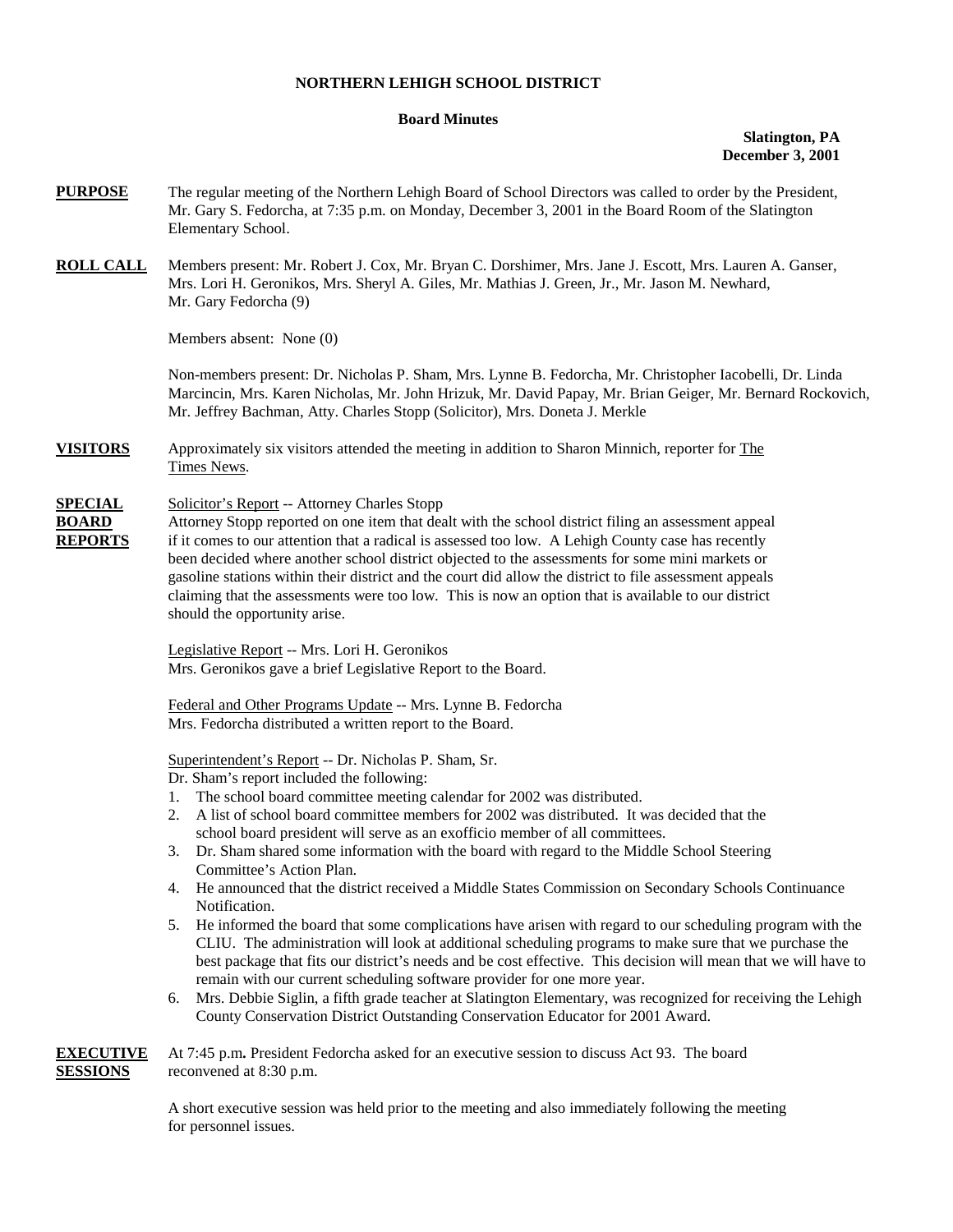**PERSONNEL** A motion was made by Mr. Newhard, with a second made by Mrs. Giles, that the Board of Education approve the appointment of the following individuals as Subject Area Contact Persons and Department Chairpersons for the 2001-2002 school, effective December 10, 2001:

|                                                    | Position                                                                                                                                                   | Name               | Stipend |
|----------------------------------------------------|------------------------------------------------------------------------------------------------------------------------------------------------------------|--------------------|---------|
|                                                    | Subject Area Contact Person - Language Arts                                                                                                                | Kori Dibilio       | \$1400  |
|                                                    | Subject Area Contact Person - Math                                                                                                                         | Shawn Green        | \$1400  |
|                                                    | Subject Area Contact Person - Science                                                                                                                      | <b>Ellen Drake</b> | \$1400  |
|                                                    | Subject Area Contact Person - Social Studies                                                                                                               | Donna Marushak     | \$1400  |
|                                                    | Department Chairperson - Math                                                                                                                              | Bryan Geist        | \$1800  |
|                                                    | Department Chairperson - English                                                                                                                           | Renee Evans        | \$1800  |
|                                                    | Department Chairperson - Science                                                                                                                           | Larry Meixsell     | \$1800  |
|                                                    | Department Chairperson - Social Studies                                                                                                                    | Dick Snell         | \$1800  |
| Department Chairperson -<br>Wellness/Fitness/Nurse |                                                                                                                                                            | <b>Bob Kern</b>    | \$1800  |
| Science/Technology                                 | Department Chairperson - Business/Computer                                                                                                                 | Erv Prutzman       | \$1800  |
|                                                    | Department Chairperson - Foreign Language                                                                                                                  | Sandra Vajda       | \$1800  |
|                                                    | Department Chairperson - Library                                                                                                                           | Jane Englert       | \$1800  |
|                                                    | Department Chairperson - Fine Arts                                                                                                                         | Mary Ann Mattiola  | \$ 900  |
|                                                    | Department Chairperson - Practical Arts                                                                                                                    | <b>Steve Drake</b> | \$900   |
| 12                                                 | Department Chairperson - Special Education K-                                                                                                              | Sharon Hunsicker   | \$1800  |
| YEA:<br>NAY:<br><b>ABSTAIN:</b>                    | Mr. Cox, Mrs. Escott, Mrs. Ganser, Mrs. Geronikos, Mrs. Giles,<br>Mr. Green, Mr. Newhard (7)<br>Mr. Dorshimer (1)<br>Mr. Fedorcha (1) Conflict of Interest |                    |         |
|                                                    | A motion was made by Mr. Dorshimer, with a second made by Mrs. Geronikos, that the Board of<br>Education approve the following personnel items:            |                    |         |

- Resignation-<br>
Accept the resignation of Nancy Wagner, Peters Elementary special education aide, effective<br>
November 21, 2001. November 21, 2001.
- Substitutes- Approve the following substitute teachers for the 2001-2002 school year at the substitute teacher Instructional rates of \$70.00 for 1-10 non-consecutive days; \$80.00 for 11-20 non-consecutive days; \$90.00 for 21+ non-consecutive days:

 Marsha Strickler – Elementary Danielle LaBarge – Elementary

Non-Inst. Approve the following substitute aides for the 2001-2002 school year at the substitute rate of \$7.25 per hour: Nancy Wagner Judith Wagner

**PERSONNEL** Approve the following substitute cafeteria worker for the 2001-2002 school year at the substitute rate of \$7.25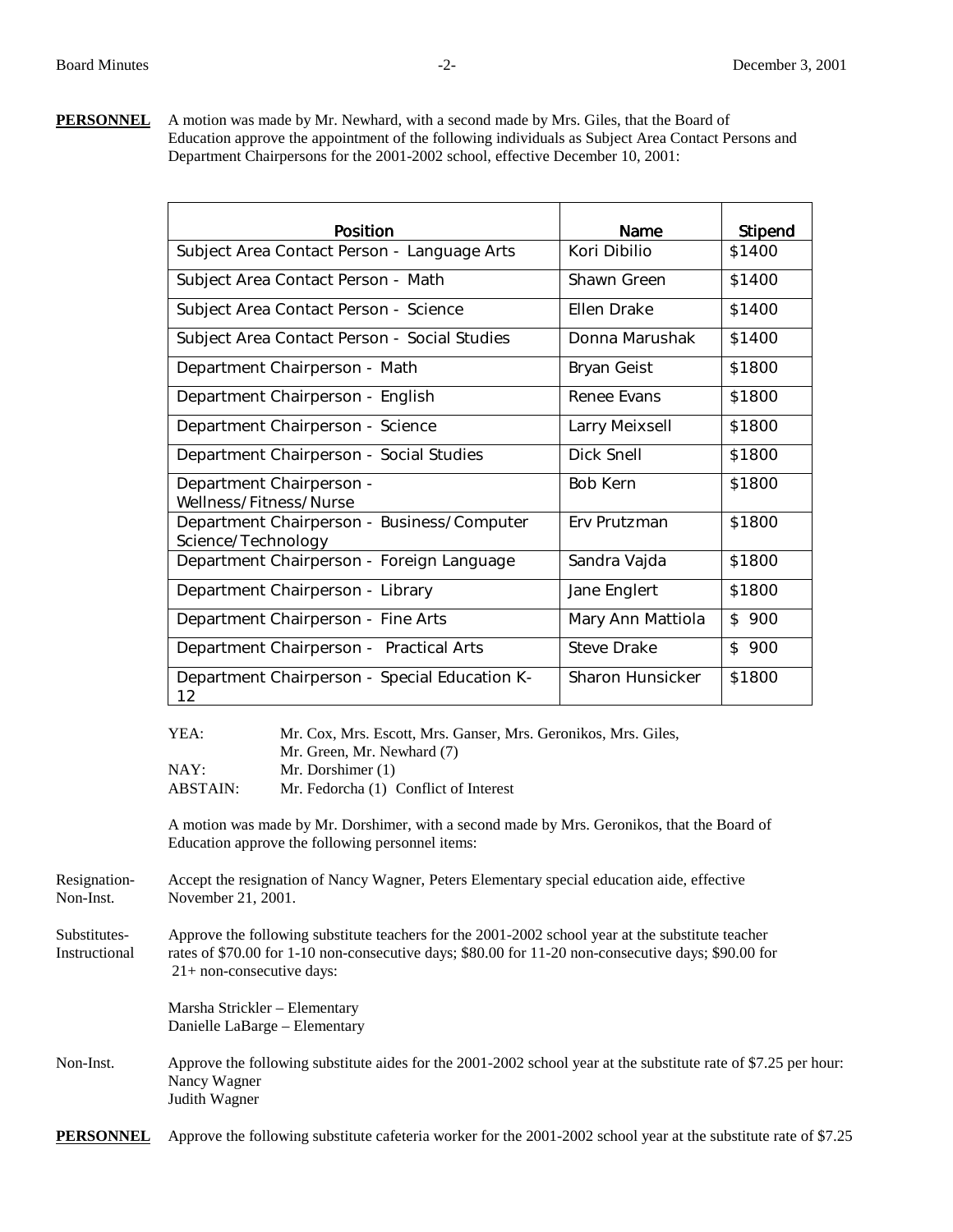| (Con't.)                                          | per hour: Judith Wagner                                                                                                                                                                                                                                                                                                                                                                                                      |  |
|---------------------------------------------------|------------------------------------------------------------------------------------------------------------------------------------------------------------------------------------------------------------------------------------------------------------------------------------------------------------------------------------------------------------------------------------------------------------------------------|--|
|                                                   | Approve the following substitute secretary for the 2001-2002 school year at the substitute rate of<br>\$7.25 per hour:                                                                                                                                                                                                                                                                                                       |  |
|                                                   | Judith Wagner                                                                                                                                                                                                                                                                                                                                                                                                                |  |
| Unpaid<br>Volunteer Aide                          | Approve the following individuals as unpaid volunteer aides in the Slatington Elementary School for<br>the 2001-2002 school year:                                                                                                                                                                                                                                                                                            |  |
|                                                   | Michele Wagaman<br>Susan Smith                                                                                                                                                                                                                                                                                                                                                                                               |  |
|                                                   | YEA:<br>Mr. Cox, Mr. Dorshimer, Mrs. Escott, Mrs. Ganser, Mrs. Geronikos, Mrs. Giles,<br>Mr. Green, Mr. Newhard, Mr. Fedorcha (9)<br>NAY:<br>None $(0)$                                                                                                                                                                                                                                                                      |  |
| <b>POLICY</b>                                     | A motion was made by Mrs. Giles, with a second made by Mrs. Geronikos that the Board of<br>Education approve the following items listed under Policy:                                                                                                                                                                                                                                                                        |  |
| <b>Board Policies-</b><br>Second Reading reading. | Approve revisions to Policy # 202 – Attendance of Nonresident Students, as presented after second                                                                                                                                                                                                                                                                                                                            |  |
|                                                   | Approve revisions to Policy # 204 – Attendance, as presented after second reading.                                                                                                                                                                                                                                                                                                                                           |  |
|                                                   | Approve revisions to Policy $#217 -$ Graduation, as presented after second reading.                                                                                                                                                                                                                                                                                                                                          |  |
| Conferences                                       | Approve the request of Slatington Elementary teachers Denise Plotsko and Tara Balliet to attend a<br>Hands-on Equations Workshop in Allentown, PA on December 6, 2001. Expenses include \$175.00<br>each for registration, \$8.00 for travel, for a total cost of \$533.00 plus the cost of three substitute<br>teachers for the day and has been approved by the district Continuing Professional Development<br>Committee. |  |
|                                                   | Approve the request of Lynn Haab to attend a Bureau of Education & Research conference in King of<br>Prussia, PA on December 13, 2001. Expenses for this conference include \$175.00 for registration<br>plus the cost of a substitute teacher for one day. Money for this conference is available through IDEA<br>funds.                                                                                                    |  |
|                                                   | Approve the request of Christine Koder to attend an Appelbaum Training Institute conference in<br>Allentown on January 22, 2002. Expenses include \$175.00 for registration, \$10.00 for meals, \$6.00<br>for travel, for a total cost of \$191.00 plus the cost of a substitute for one day and will be paid for<br>through IDEA funds.                                                                                     |  |
| Homebound<br>Instruction                          | Grant homebound instruction for a $9th$ grade student, Student No. 05-14000 for five hours per week,<br>effective November 6, 2001 and continuing until approximately January 2, 2002.                                                                                                                                                                                                                                       |  |
| Agreement of<br>Sponsorship                       | Approve the Agreement of Sponsorship To Attend Another Pennsylvania Community College for<br>Michelle Kuntz, in accordance with the guidelines established under Policy #912. Beginning in the<br>Spring of 2002 she will be a fulltime student at Northampton Community College to pursue her course<br>of study in Interior Design.                                                                                        |  |
|                                                   | YEA:<br>Mr. Cox, Mr. Dorshimer, Mrs. Escott, Mrs. Ganser, Mrs. Geronikos, Mrs. Giles,<br>Mr. Green, Mr. Newhard, Mr. Fedorcha (9)<br>NAY:<br>None $(0)$                                                                                                                                                                                                                                                                      |  |
| <b>NEW</b><br><b>BUSINESS</b>                     | A motion was made Mrs. Geronikos, with a second made by Mr. Green, that the Board of Education<br>appoint Mrs. Sheryl Giles as the Lehigh Career and Technical Institute Joint Operating Committee<br>representative for a one-year term beginning January 2002.                                                                                                                                                             |  |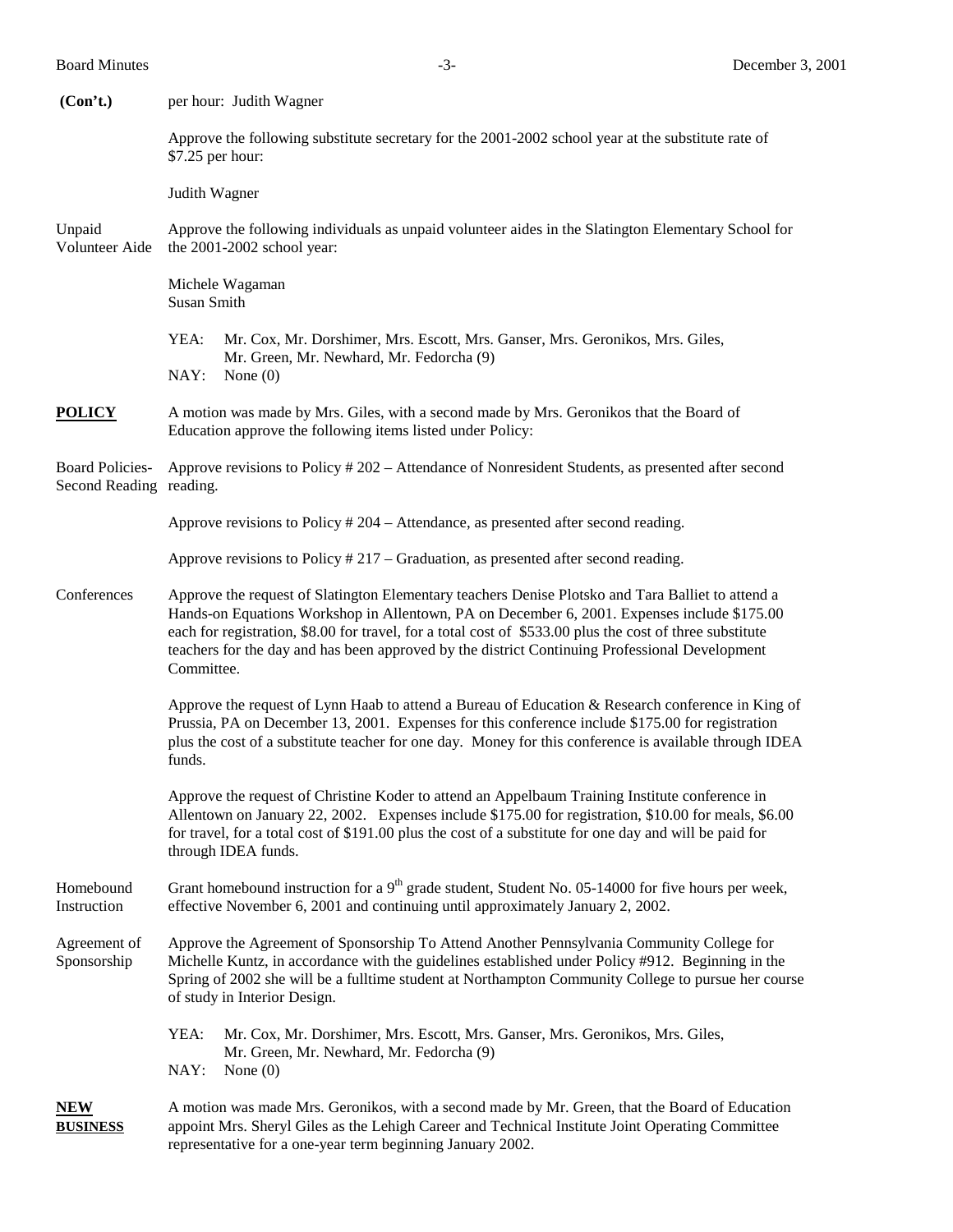|                                                          | YEA:<br>Mr. Cox, Mr. Dorshimer, Mrs. Escott, Mrs. Ganser, Mrs. Geronikos, Mrs. Giles,<br>Mr. Green, Mr. Newhard, Mr. Fedorcha (9)<br>NAY:<br>None $(0)$                                                                                                                                                                                                        |  |  |
|----------------------------------------------------------|----------------------------------------------------------------------------------------------------------------------------------------------------------------------------------------------------------------------------------------------------------------------------------------------------------------------------------------------------------------|--|--|
|                                                          | A motion was made by Mrs. Geronikos, with a second by Mrs. Giles, that the Board of Education                                                                                                                                                                                                                                                                  |  |  |
|                                                          | appoint Mrs. Jane Escott as the Lehigh Career and Technical Institute Joint Operating Committee<br>alternate representative for a one-year term beginning January 2002.                                                                                                                                                                                        |  |  |
|                                                          | YEA:<br>Mr. Cox, Mr. Dorshimer, Mrs. Escott, Mrs. Ganser, Mrs. Geronikos, Mrs. Giles,<br>Mr. Green, Mr. Newhard, Mr. Fedorcha (9)<br>NAY:<br>None $(0)$                                                                                                                                                                                                        |  |  |
|                                                          | Mr. Dorshimer questioned the status of the retention pond overflowing at the Peters Elementary<br>School. A discussion ensued and Mr. Dorshimer was informed that this situation has been rectified.                                                                                                                                                           |  |  |
| <b>FINANCIAL</b>                                         | A motion was made by Mr. Cox, with a second made by Mrs. Geronikos, that the Board of Education approve<br>the following financial items:                                                                                                                                                                                                                      |  |  |
| PC Abatements                                            | Consider abatement of per capita taxes for the residents that fall within the guidelines.                                                                                                                                                                                                                                                                      |  |  |
| Construction<br><b>Account Bills</b>                     | Approve payment of bills from the Construction Account, as presented.                                                                                                                                                                                                                                                                                          |  |  |
| <b>Extended Con-</b><br>truction<br><b>Account Bills</b> | Approve payment of bills from the Extended Construction Account, as presented.                                                                                                                                                                                                                                                                                 |  |  |
| Cash Manage-<br>ment Portfolio                           | Approve the Arthurs Lestrange Cash Management Portfolio for the month of October 2001.                                                                                                                                                                                                                                                                         |  |  |
| <b>Exoneration Of</b><br>Real Estate                     | Approve a \$1,364.58 real estate tax exoneration for Slatington Borough for the period July 1, 2000 through<br>June 30,2001. The exoneration pertains to the borough owning the old Slatington High School at 443 Main Taxes<br>Street, in order to have the building razed and the parcel transformed into a central municipal park.                          |  |  |
| Budgetary<br>Transfers                                   | Approve budgetary transfers for the 2001-2002 school year as presented.                                                                                                                                                                                                                                                                                        |  |  |
| <b>VRM</b><br><b>MAXIMUS</b><br><b>Services</b>          | Approve VRM MAXIMUS to perform professional property valuation and consulting services in order for our<br>district to be in compliance with GASB 34 requirements. VRM MAXIMUS's services include an asset<br>appraisal, bar code tagging, moveable equipment inventory, software, and training. The total cost of their<br>proposal is approximately \$9,905. |  |  |
| Portnoff Law<br>Associates                               | Approve Portnoff Law Associates as delinquent real estate tax collectors for the Northern Lehigh School<br>District pending contract review by our Solicitor.                                                                                                                                                                                                  |  |  |
| Purchase Staff<br><b>Shirts</b>                          | Approve the recommendation of the Technology/Buildings and Grounds Committee to purchase staff shirts for<br>the custodial/maintenance personnel at a cost of \$958.00. Funds for this purchase will be taken from account<br>2600-610.                                                                                                                        |  |  |
|                                                          | YEA:<br>Mr. Cox, Mr. Dorshimer, Mrs. Escott, Mrs. Ganser, Mrs. Geronikos, Mrs. Giles,<br>Mr. Green, Mr. Newhard, Mr. Fedorcha (9)                                                                                                                                                                                                                              |  |  |
| <b>LEGAL</b>                                             | NAY:<br>None $(0)$<br>A motion was made by Mr. Cox, with a second made by Mr. Newhard, that the Board of Education                                                                                                                                                                                                                                             |  |  |
| Appoint<br>Solicitor                                     | approve to appoint the law firm of Steckel and Stopp as solicitors for the Northern Lehigh School<br>District for 2002 at a retainer fee of \$1750.00.                                                                                                                                                                                                         |  |  |
| For 2002                                                 | YEA:<br>Mr. Cox, Mr. Dorshimer, Mrs. Escott, Mrs. Ganser, Mrs. Geronikos, Mrs. Giles,                                                                                                                                                                                                                                                                          |  |  |